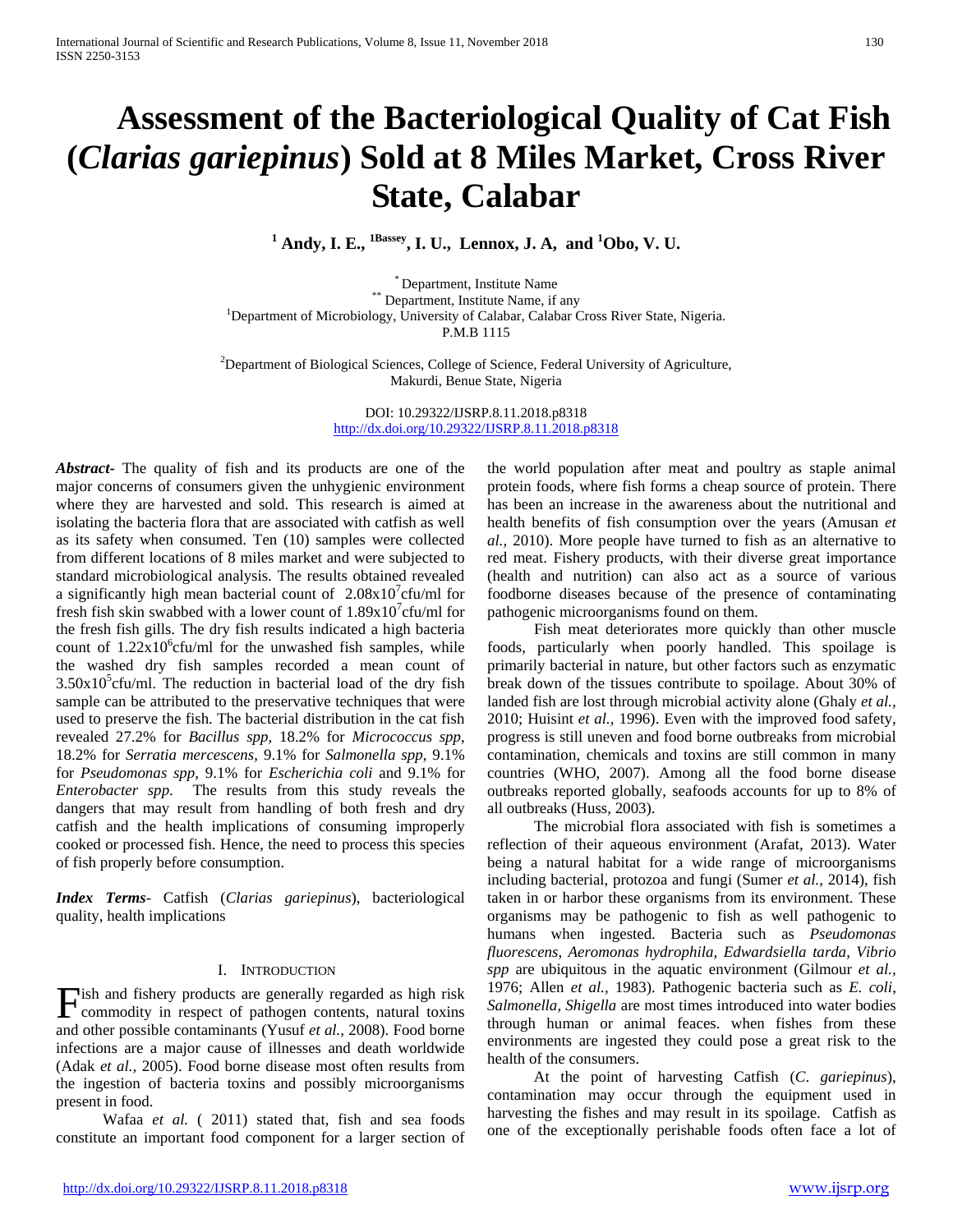rejections as they are most times priced and sold on some basic criteria such as freshness, which is also seen as the most important attribute of Catfish quality. Hence, this study was carried out to assess the bacteriological quality of catfish harvested and sold within calabar metropolis.

#### II. MATERIALS AND METHODS

#### **Sample Collection and Source**

 The samples were collected using aseptic techniques early in the morning. Fresh and dry fish samples belonging to catfish (*Clarias gariepinus*) were bought from 8 miles, Calabar Municipal Local Government Area of Cross River State and placed in food grade sterile container. These were placed in precool cooler and transported to the laboratory within one hour for bacteriological analysis.

#### **Preparation of Sample**

 The samples were aseptically removed from the polyethylene bag and a sterile swab sticks were used to swab the surface of the fish and also the gills. These were inoculated in both nutrient agar and MacConkey agar. Twenty five grams the skin and gills each were cut with sterile scalpel and homogenized separately in peptone water. Tenfold serial dilutions were carried out up to  $10^{-5}$ . One ml of  $10^{-5}$  dilution was plated in duplicate on nutrient and MacConkey agar using the spread plate technique

 Ten grams (10g) of the unwashed dry fish sample was homogenized into 90ml of distilled water using a sterile blender. A tenfold serial dilution of the sample was then carried out. From the tenfold serial dilutions of the homogenate, 1ml of  $10^{-4}$ dilution was plated in duplicate on nutrient agar and MacConkey agar using the spread plate technique.

 Ten gram (10g) of the washed dry fish sample was homogenized in 90ml of distilled water and a tenfold serial dilution was carried out of which 1ml of the dilution factor  $10<sup>4</sup>$ was plated in duplicate using spread plate techniques on MacConkey agar and Nutrient agar. The plates were incubated at room temperature for 24hours for bacteriological growth.

### **Bacteria Colony Count**

 Enumeration of the colonies was carried out after incubation and plates with the dilution factor that gave between 30-300cfu were counted and expressed as colony forming unit per gram (cfu/g) of the samples. Discreet colonies were subcultured into fresh agar plates aseptically to obtain pure culture of the isolates.

#### **Characterization and Identification of the Isolates**

 The isolates where identified in terms of their colony characteristics, microscopy and biochemical tests.

### **Statistical Analysis**

 The statistical analysis was carried out using one-way ANOVA to determine the significant difference of the isolates in each sample. The hypothesis was tested at 95% confidence interval and conclusion was drawn.

#### III. RESULTS

 The results of the assessment of the bacteriological quality of cat fish (*Clarias gariepinus*) sold at 8 miles market, cross river state, Calabar are presented in tables below. The results obtained from the total heterotrophic mean count of bacteria in fresh cat fish shows that the skin recorded the highest mean count of  $2.08 \times 10^{7}$ cfu/ml followed by the gills with bacterial count of 1.89  $x10^7$ cfu/ml while flesh + skin had the least count of  $1.82 \times 10^7$ cfu/ml (table 1).

 Table 2 presents the total heterotrophic mean of the bacteria in the dry fish, unwashed and wash fish samples. The results obtained shows that unwashed fish samples recorded highest mean counts of 1.22 x  $10^6$ cfu/ml compare to the washed sample with bacteria counts of  $3.50 \times 10^5$ cfu/ml. Table 3 shows the frequency of occurrence of bacterial isolates. *Bacillus sp* (27.2%) was the most predominant while *Enterrobacter, Salmonella, E. coli* and *Pseudomonas* (9.1%) were the least organisms isolated.

|                                                      | <b>TABLE 1</b> |  |  |
|------------------------------------------------------|----------------|--|--|
| Total Heterotrophic Bacteria counts in Fresh Catfish |                |  |  |

| <b>FISH PART</b> | <b>MEAN PLATE COUNT</b> | $(10^5$<br>CFU/ML    | LOG 10 CFU/ML            |
|------------------|-------------------------|----------------------|--------------------------|
| GILLS            | 189.00                  | $1.89 \times 10^{7}$ | 0.0351<br>$7.2755 \pm$   |
| SKIN             | 208.33                  | $2.08 \times 10^{7}$ | 0.0398<br>$7.3176 \pm$   |
| $FLESH + SKIN$   | 182.33                  | $1.82 \times 10^{7}$ | 0.0767<br>$7.2564$ $\pm$ |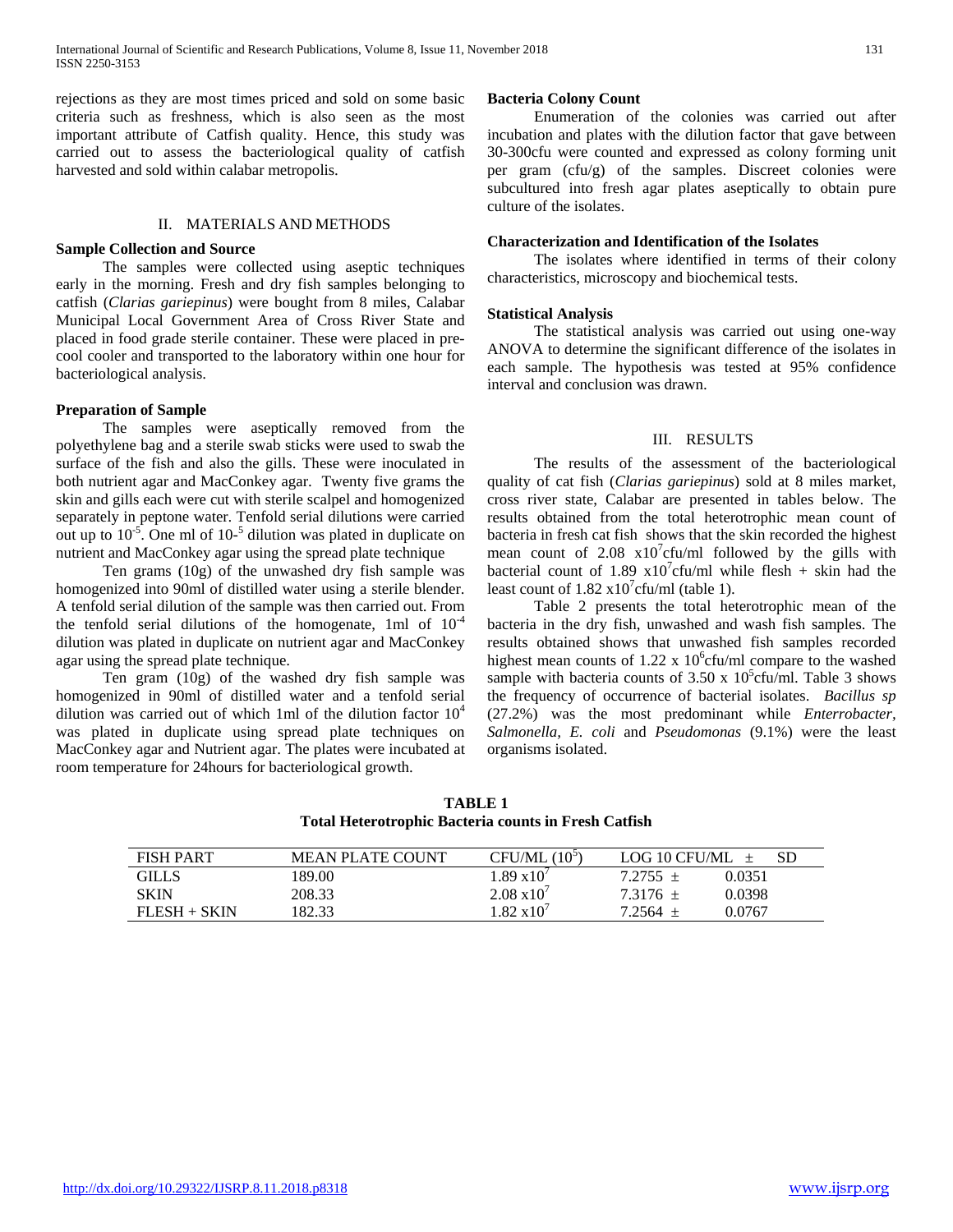| <b>SAMPLE</b>   | MEAN<br><b>COUNT</b> | PLATE | CFU/ML $(10^4)$      | LOG 10 CFU/ML $\pm$ | -SD    |
|-----------------|----------------------|-------|----------------------|---------------------|--------|
| <b>UNWASHED</b> | 122.33               |       | $1.22 \times 10^{6}$ | $6.0840 +$          | 0.0693 |
| <b>WASHED</b>   | 35.                  |       | 3.50 x $10^5$        | $5.5422 +$          | 0.0499 |

**TABLE 2 Total Heterotrophic Bacteria counts in Dry Catfish**

## **TABLE 3 Frequency of Occurrence of the Bacterial Isolates**

| <b>Bacterial isolates</b> | <b>Number of occurrence</b> | % occurrence |
|---------------------------|-----------------------------|--------------|
| Bacillus spp              | 3                           | 27.2%        |
| Enterobacterspp           |                             | 9.1%         |
| Micrococcus spp           | 2                           | 18.2%        |
| Serratia mercescens       | 2                           | 18.2%        |
| Salmonella spp            |                             | 9.1%         |
| Pseudomonas spp           |                             | 9.1%         |
| E. coli                   |                             | 9.1%         |
| Total                     |                             | 100%         |

 Figure 4.1 shows a bar chart of fresh catfish that depicts the mean occurrence of the different parts of fish that was sampled. Each bar represents the part of the fish analyzed. Looking at the chart, the highest bar and value shows the highest counts of bacteria in the skin of fresh catfish. It shows a comparative analysis of bacterial counts between the various part of the fresh catfish sample. The bacteria counts with the largest  $\log_{10}$  value were more predominant in the skin with over 7.32  $\log_{10}$  cfu/ml followed by the flesh + skin which had the least log<sub>10</sub> value of 7.26 log<sub>10</sub> cfu/ml, while the gills had a log<sub>10</sub> value of 7.27 a little above that of the flesh + skin. Together, the three parts of the fish accounts for over 7.32  $\log_{10}$  cfu/ml of the bacterial isolates inherent in the fresh cat fish. In figure 4.2 a bar chart representing the dry cat fish is displayed, the highest bar and value stands for unwashed dry cat fish bacterial isolates.



**Figure 4.1: Comparative Analysis of Bacterial Counts between the Gills, Skin and Flesh + Skin of Fresh Catfish Samples**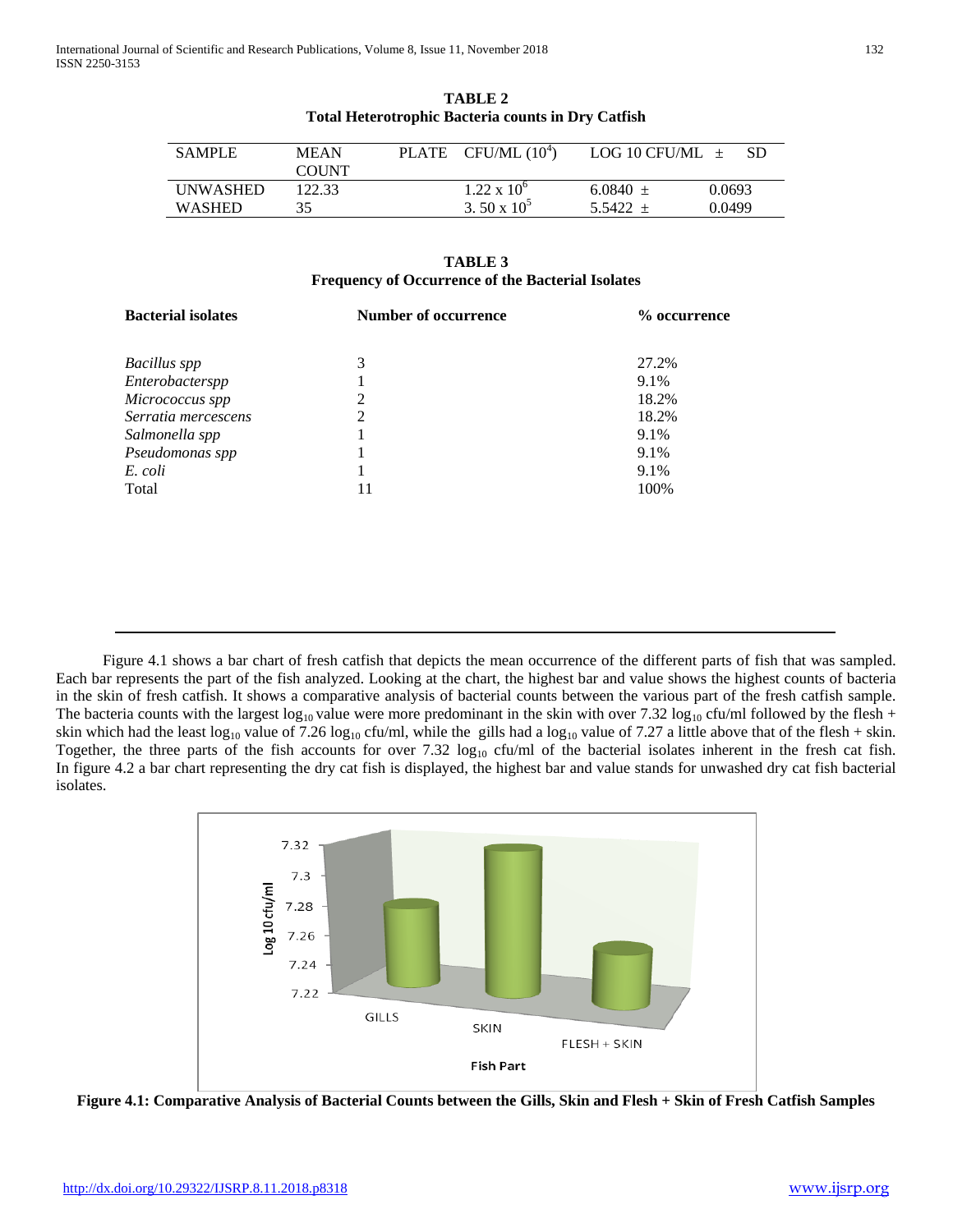

#### IV. DISCUSSION

 The consumption of fresh African catfish (*Clarias gariepinus*) is on the increase in both rural and urban centers of Nigeria (Emikpe *et al.,* 2011; Adedeji *et al,* 2012). Fish is an important food commodity in the international trade but deteriorate rapidly when storage facilities are lacking. (Adedeji *et al.,*2012).

 From the results of this study, it was discovered that bacterial loads of the catfish skin showed a slight difference from other parts of the fish. This can be compared with the work done by Adebayo-tayo *et al.,* (2012). Comparing the fresh and dry catfish, it was discovered that bacterial loads of the fresh catfish were higher compared to that of the dry fish as the fresh catfish recorded a counts of  $2.08 \times 10^{7}$ cfu/ml against unwashed samples of dry fish with a count of  $1.22 \times 10^6$  cfu/ml (Table 1 and 2). The results showed that, the unwashed dry-cat fish had higher counts compared to the washed samples. The low counts in the dry fish generally may be due to the lack of water in the fish as it is subjected to much heat in the course of drying. Drying by heat causes considerable reduction of microorganisms.

 Base on the frequency of occurrence, *Bacillus spp* recorded the highest percentage of 27.2%. The presence of these organisms might be associated with the habitat in which it was caught. (Draser and Hill,1990, Shinkafi and Ukwaja,2010). *Bacillus* is known to cause a number infectious disease such as septicemia, wound and foodborne infections, meningitis, respiratory and urinary tract infections. (Morales *et al.,*2004; Shinkafi and Ukwaja,2010; Bassey et al., 2015).

 *Pseudomonas* is a soil bacterium that requires a high water activity for growth, it is known to cause food spoilage (meat, fish), and this is done by secreting lipases and proteases that causes off-odors and formation of slime, (Shinkafi and Ukwaja, 2010). *Serretia mercescens*, has been associated with infection such as lower respiratory tract infections and urinary tract infections. (Shinkafi and Ukwaja, 2010).

 *Salmonella* is reported to be a very high pathogenic bacterium, (Mahmuda *et al.,* 2010) it had been reported to cause

enteritis and systemic disease (Shinkafi and Ukwaja,2010). The detection of these pathogenic microorganisms in the catfish samples analyzed may be from the source in which it was harvested and the environment where the fishes are sold. Wafaa *et al.,* (2012) stated that the potential source of *Salmonella* in seafood is likely due to poor water quality, farm run off and fecal contamination from wild animals or livestock. Worthy of note in this study is the presence of both spoilage and pathogenic bacterial species that where isolated form the fish samples analyzed. The most prominent of these group of bacteria isolated include, *Bacillus spp, Micrococcus spp* and *Serretia mercescens*. These organisms are pathogenic and can be become harmful if consumed without proper processing. Food poisoning is often associated with some these bacterial species isolated from the samples analyzed. In a similar study by Bassey et al., (2016), *Chromobacterium violaceum* and *Micrococcus luteus* had the highest prevalence of 18.18% in leachate and air samples while *C. violaceum* and Staphylococcus aureus had the lowest incidence of 1.76% and 1.87% in Ikot Effanga Mkpa river and stream water samples respectively. The high distribution of these organisms mostly in streams and rivers of Ikot Effanga Mkpa is a clear indication of the volume of wastes washed into the water bodies during the wet season and could possibly affect the microbiological quality of catfish harvested from this water body (Bassey et al., 2016; Eja et al., 2010). These bacteria species including *Escherichia coli*, *Salmonella* sp and *Psedomonas* sp have been reported by Bassey and Andy, (2015) as Beta-lamase producing organisms with high potentials of degrading beta lactam antibiotics at will. The study confirmed medicinal plants extracts can be used for both ESBL detection and treatment of E. coli, Klebsiella pneumonia and proteus mirabilis isolated from various sources (Bassey and Andy, 2015).

 The method of harvesting, preserving and handling also contribute immensely to the high bacterial loads of the catfish as statistical analysis using one way ANOVA revealed significant differences in bacterial loads between the different parts of both the fresh and dry catfish sampled ( $p<0.05$ ). It is pertinent to note here that beside source contamination of fishes, improper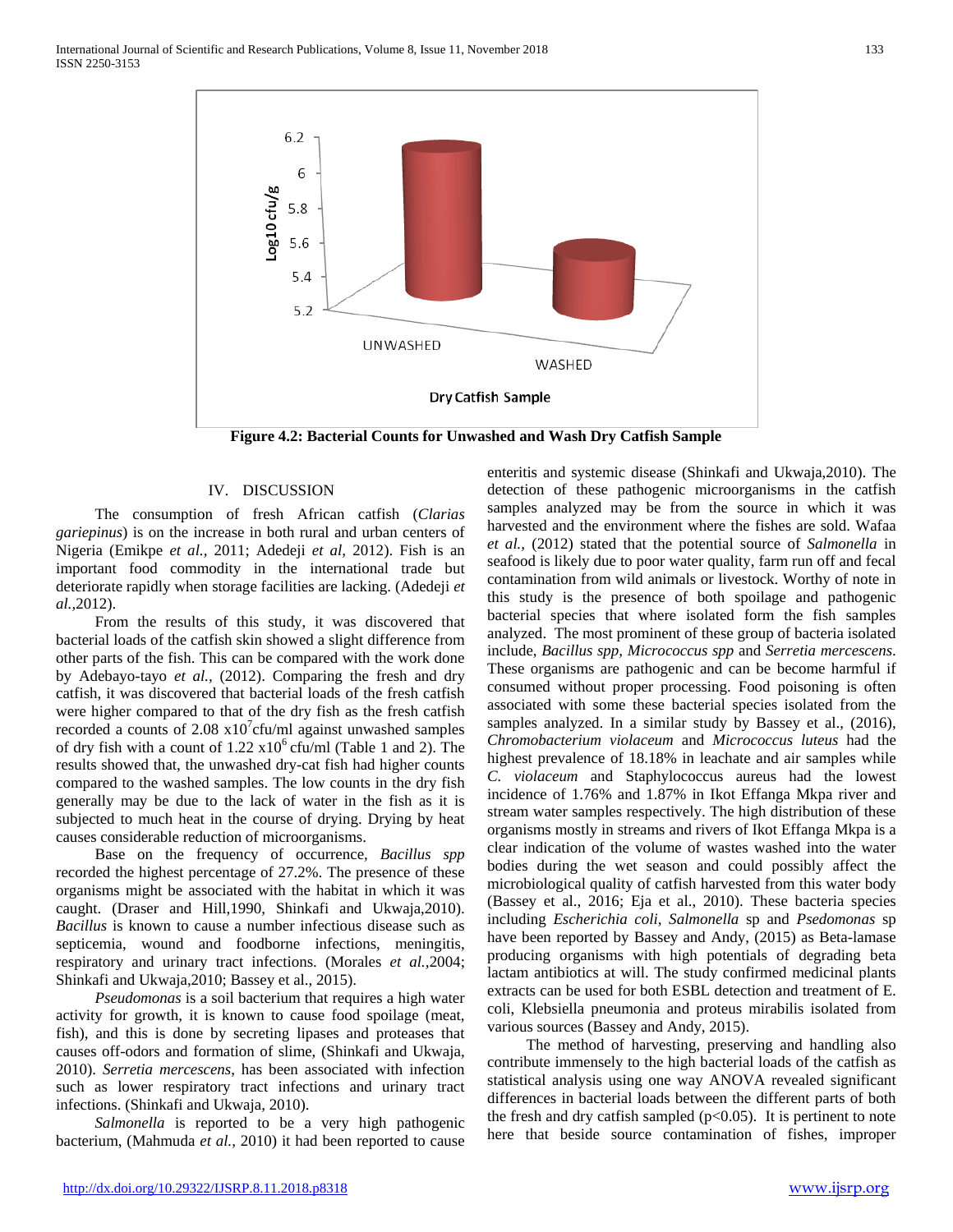handling and environmental organisms from point of sale can as well increase the bacterial loads in catfish sold in open markets hence, the need to process fish and fish products properly before consumption.

#### V. CONCLUSION

 Based on the result from the study, it can be concluded that the fresh cat fish habours a greater percentage of bacteria compare to dry fish. This study shows that the bacteriological quality and safety of catfish is influenced by habitat, harvesting tools and handling (display) of this fish for buyers which eventually encourage cross contamination. It is therefore suggested that contamination and re-contamination can be minimized by avoiding exposure, increase in hygiene of the retailers and adequate measures should be taken while harvesting, preserving and processing the fish before consumption.

#### **REFERENCES**

- [1] Adak, G. K., Meakins, S. M., Lopman, B. A. & Obrien, S. J. (2005). Disease Risks from Foods in England and Wales. *Emerging Infectious Disease,* 11(3), 365-372.
- [2] Adebayo-Tayo, A. C., Odu, N. N., Micheal, M. U. & Okonkwo, I. O. (2012). Microbiological and Physiochemical Level of Catfish (*Arius hendolotic*) from Lilian Chebet 2010. *"Rapid" (Alternative) Methods for Evaluation of Fish Freshness and Quality,* 2(3*),* 17-23.
- [3] Adebayo-Tayo, A. C., Odu, N. N., Micheal, M. U. & Okonkwo, I. O. (2012). Multi-Drug Resistant (MDR) Organisms isolated from Sea-Food in Uyo, South-Southern Nigeria. *Nature and Science,* 10(3), 17-25.
- [4] Adebayo-Tayo, A. C., Odu, N. N. & Anyamele, L. M. (2012). Microbiological and Physiochemical Changes and its correlation with incise of Tilapia Fish (*Oreochromis niloticus*) sold in Itu and Uyo Markets in Akwa Ibom State, Nigeria. *Nature and Science*, 5, 38-45
- [5] Adedeji O. B., Okeretugba P. O., Innocent-Adide H. C. & Okonkwo I. O.(2012). Benefits, Public Health Hazards and Risks Associated with Consumption of Sea Food. *New York Science Journal,* 9, 33-61.
- [6] Allen, D. A., Austin, B. & Colwell, R. R. (1983). Numerical taxonomy of bacterial isolates associated with a freshwater fishery. J. Gen. Microbiol 1983; 129: 2043– 2062.
- [7] Amusan, E., Oramadike, C. E., Abraham-Olukayode, A. O. & Adejonwo, O. A. (2010). Bacteriological Quality of Street Vended Smoked Blue Whiting (*Micromesistus poutasou). Internet Journal of Food Safety*, 12, 122-126.
- [8] Arafat, M. G. (2013). Microbiological assessment of three types of fresh fish (Tilapia niloticus, Labeo niloticus and Hydrocynus spp.) sold in Ed Dueim, Sudan.N Y Sci J. 6(4):49-54.
- Bassey, I. U., Andy, I. E. Nseabasi, N. O. and Unimke, A. A. (2016). Public [health dangers of using water from stream and river located near lemna](javascript:void(0))  [waste dumpsite in calabar metropolis.](javascript:void(0))*Imperial Journal of Interdisciplinary Research 3* (1), 245-1362
- [10] Bassey, I. U. and Andy, I. E. (2015). Antibacterial (spectrum) activity of some medicinal plants against extended spectrum beta-lactamase producing Escherichia coli, Klebsiella pneumonia and Proteus. *Der Pharmacia Lettre 7* (2), 260-263
- [11] Bassey, I. U., Brooks, A. A., Asikong, B. E. and Andy, I. E. (2015). [Environmental and Public Health Aspects of Solid Waste Management at](https://scholar.google.com/scholar?oi=bibs&cluster=8809138853326143990&btnI=1&hl=en)  [the Lemna Dumpsite in Calabar, Cross River State, Nigeria.](https://scholar.google.com/scholar?oi=bibs&cluster=8809138853326143990&btnI=1&hl=en) *International Journal of TROPICAL DISEASE & Health 10* (3), 1-13.
- [12] Draser, B.S and Hill, M.J. (1976). Human Intestinal flora in gastrointestinal tract humans.  $1<sup>st</sup>$  edition. Academy press London Pg. 10-12
- [13] Emikpe B.O., Adebisi T. and Adedeji O.B. 2011. Bacteria load on the skin and stomach of Clarias Gariepinus and Oreochromis Niloticus from Ibadan, South West Nigeria: Public health implications*. J. Microbiol. Biotech. Res., 1* (1): 52-59.
- [14] Ghaly AE, Dave D, Budge S, Brooks MS.(2010). Fish spoilage mechanism and preservation techniques review. *American Journal of Applied Sciences, 7*(7): 859-877.
- [15] Huisint-veld, J. H. (1996) Microbial and Biochemical Spoilage of Foods, An Overview.
- [16] Gilmour A, McCallum MF, Allan MC. A study of the bacterial types occurring on the skin and in the intestine of farmed plaice (Pleuronectes platessa L.). Aquaculture 1976; 7:161–172. *International Journal of Food Microbiology,* 7(2), 9-15.
- [17] Huss, H. H. (1995).*Quality and Quality Changes in Fresh Fish*. Rome: FAO Fisheries Technical Paper.
- [18] Mahmuda, B, Abu, T. A., Ahmed, M. D. & Sahama, P. (2010). A comparative microbiological assessment of five types of selected fishes collected from two different markets. *Advances in Biological Research,* 4(5), 259-265.
- [19] Morales. J., Moreno, J., Merino, S., Tomas, G., Martinez, J. and Garmam szegi, L.S. (2004). Association between immune parameteas, parasitism and stress in breeding pied flly catcher blue tits (parus caeauleus) a medication field experiment Annales Zoological fennici 42, 45-56
- [20] Shinkafi, S. A. & Ukwaja, V. C. (2010). Bacteria associated with fresh Tilapia Fish (*Oroechromis niloticus)* sold at Sokoto Central Market in Sokoto, Nigeria. *Nigerian Journal of Basic and Applied Science,* 18(2), 217-221.
- [21] Sumer, B.M. (2014). Liquefaction Around Marine Structures. Advanced Series on Ocean Engineering. *World Scientific*. Vol 39
- [22] W.H.O. (2007). The World Health Report: Global public health security on the  $21<sup>st</sup>$  century. Geneva, Switzerland.
- [23] Wafaa, M. K., Walaa, A., Amani, F.A. (2011). Detection of *Salmonella* and *Vibrio* species in some seafood in Alexandria. *Journal of American Science*, 7, 666-668.
- [24] Yousuf, A. H. M., Ahmed, M. K., Yeasmin, S., Ahsan, N., Rahman, MM. & Islam, M. M.(2008). Prevalence of Microbial Load in Shrimp, Penaeus monodon and Prawn, Macrobrachium rosenbergii from Bangladesh. *World Journal of Agricultural Sciences*, 4 (S): 852-855.

#### AUTHORS

**First Author** – Andy, I. E, Department of Microbiology, University of Calabar, Calabar Cross River State, Nigeria. P.M.B 1115. Email:bazero2007@gmail.com Mobile: +2348057222778

**Second Author** – Bassey, I. U, Department of Microbiology, University of Calabar, Calabar Cross River State, Nigeria. P.M.B 1115. Email:bazero2007@gmail.com Mobile: +2348057222778

**Third Author** – Lennox, J. A, Department of Microbiology, University of Calabar, Calabar Cross River State, Nigeria. P.M.B 1115. Email:bazero2007@gmail.com Mobile: +2348057222778

**Fourth Author** – Obo, V. U., Department of Microbiology, University of Calabar, Calabar Cross River State, Nigeria. P.M.B 1115. Email:bazero2007@gmail.com Mobile: +2348057222778